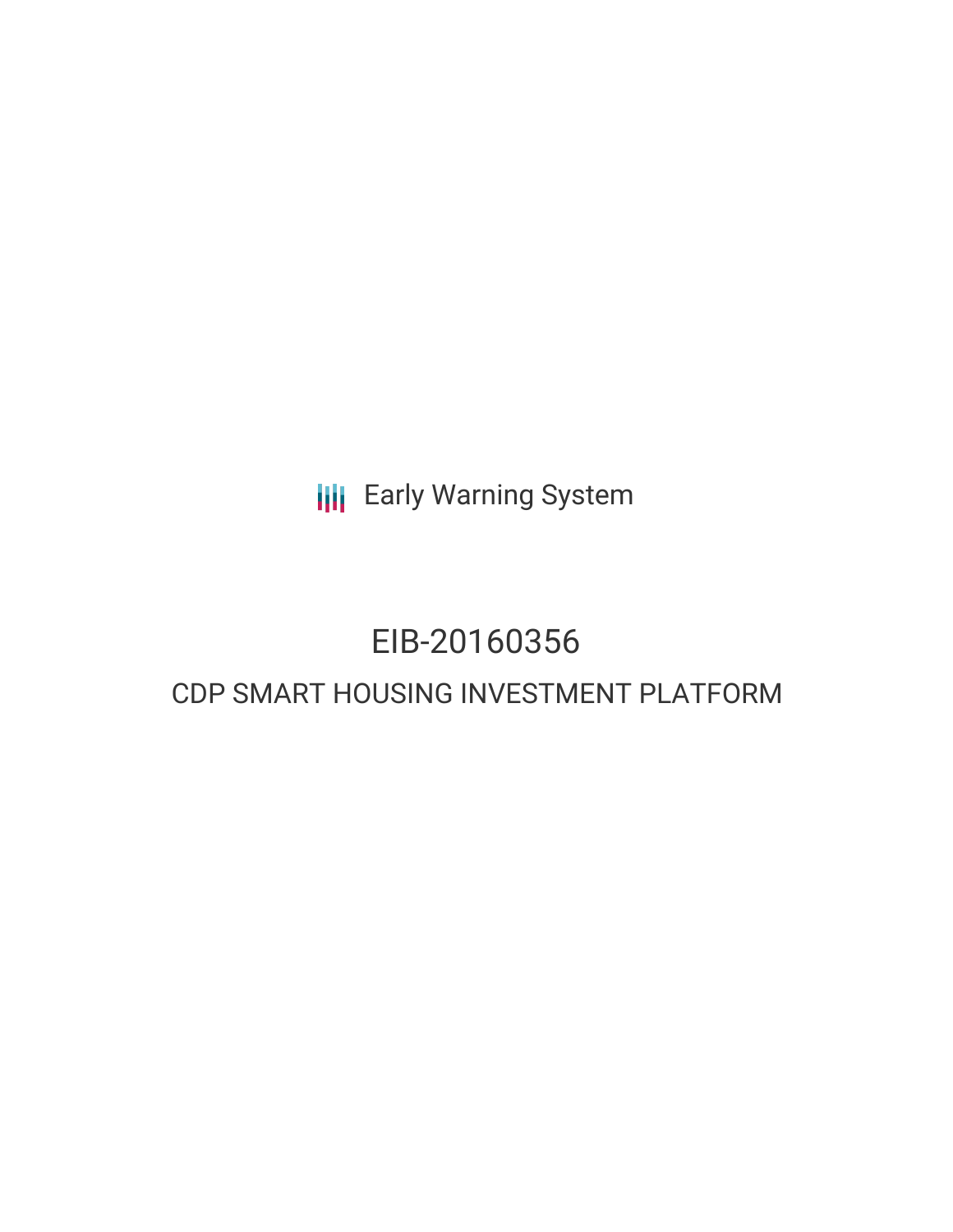

#### **Quick Facts**

| <b>Countries</b>              | Italy                                |
|-------------------------------|--------------------------------------|
| <b>Financial Institutions</b> | European Investment Bank (EIB)       |
| <b>Status</b>                 | Proposed                             |
| <b>Bank Risk Rating</b>       |                                      |
| <b>Sectors</b>                | Education and Health, Infrastructure |
| <b>Investment Type(s)</b>     | Loan                                 |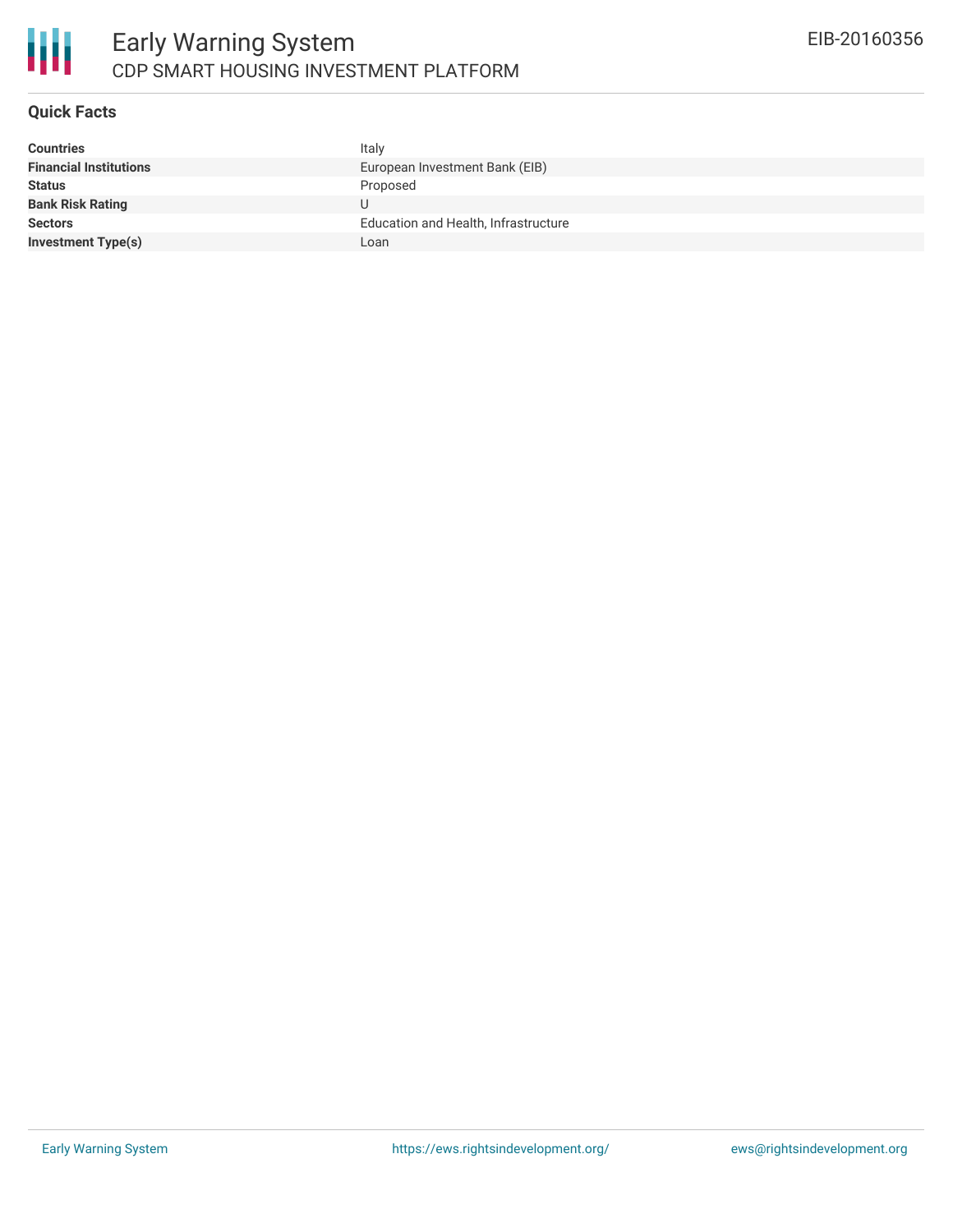

#### **Project Description**

According to EIB website, the operation concerns an equity/quasi-equity investment in an investment platform jointly with Cassa Depositi e Prestiti S.p.A. (CDP), the Italian promotional bank. This investment platform will be structured as a reserved closed-end alternative investment fund, the Fondo Investimenti per l'Abitare 2 (FIA-2), which will be managed by CDP Investimenti SocietA di Gestione del Risparmio (CDPI Sgr), a company held by CDP. The fund's investment strategy will focus on smart housing, smart working, education and innovation. This encompasses social/affordable housing, residential housing, student residences, education facilities, flexible working spaces for start-ups and small and medium-sized enterprises (SMEs) and upgrading of public spaces and services (e.g. sport facilities, public parks, open spaces, commercial areas, etc.). The fund will invest both through sub-funds (with a fund-of-funds structure) and with direct investments. Other investors in the fund will be the CDP, banking foundations and other institutional investors such as pension funds and possibly commercial banks. No European Structural and Investment Funds (ESIF) resources are expected to be invested in the fund. The potential use of ESIF resources at the sub-fund and project level will be assessed during appraisal.

The fund's investments will result in the provision of new and refurbished social/affordable housing for lower income households and people whose income is higher than the eligibility threshold for social housing but insufficient to afford a market rent. At the same time, the fund's investments will contribute to the improvement of public spaces and services through the provision of sport facilities, student residences, public parks, commercial areas and innovation centres, thus having a significant impact in terms of urban regeneration. The fund's investment strategy is expected to cover both less developed and more developed regions in Italy, although the share of investments directed to less developed regions will be assessed during appraisal.

For this project, it will be requested to comply with applicable national and EU legislation on environmental and social standpoint, as appropriate.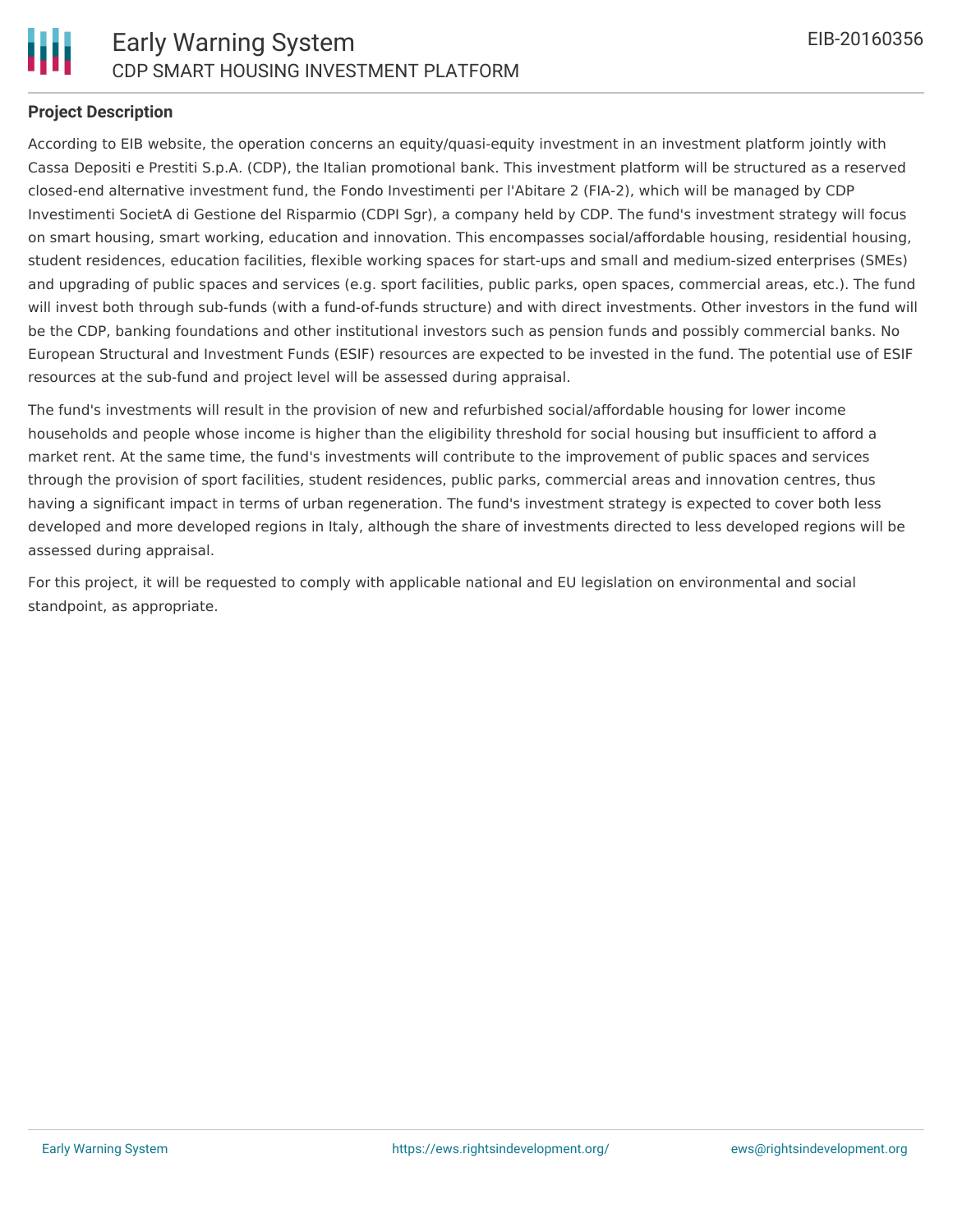

### **Investment Description**

European Investment Bank (EIB)